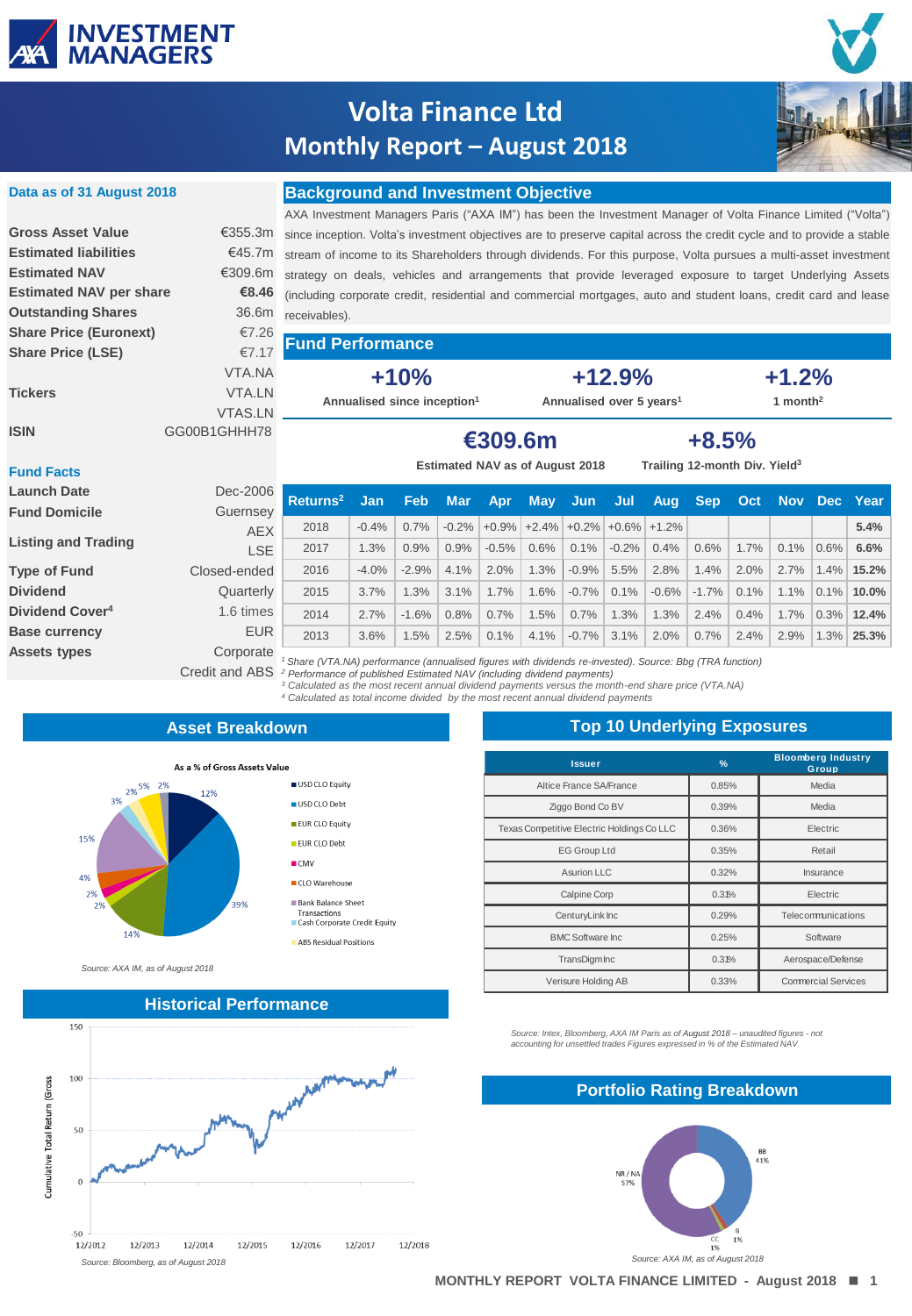



# **Volta Finance Ltd Monthly Report – August 2018**

### **Monthly Commentary**

In August, Volta's Estimated NAV\* performance was +1.2%, a positive performance in a context of modestly constructive credit markets in general. Volta will pay a dividend of 0.15 euro per share on 27 September 2018 (Ex-dividend date was 6 September 2018).

In August, mark-to-market performances of Volta's asset classes, in local currencies, were: +1.4% for Bank Balance Sheet Transactions; +0.9% for CLO Equity tranches; +1.1% for CLO Debt tranches, +0.2% for Cash Corporate Credit deals and +0.4% for ABS.

Despite the oversupply situation in the CLO space (mostly affecting the spread at which AAA/AA and A rated tranches are issued), the mezzanine tranches of CLO owned by Volta (mostly BB rated tranches) performed positively this month reflecting the fact that on a fundamental basis these assets continue to perform well.

During the month Volta did not make any new investments but the equivalent of €5.3m was drawn from existing positions (various contributions to the 3 CLO warehouses that have been opened previously and contributions to the existing CMV and Crescent). On average and under market standard assumptions, the projected IRR of such instruments is in the area of 16%. It is worth mentioning that a previous warehouse closed in August, delivering through its four and one half months of existence an IRR slightly below 20%.

In August, Volta generated the equivalent of €1.0m in interest and coupons net of repo costs (non-euro amounts translated into euro using end-ofmonth cross currency rates). This brings the total cash amount generated during the last six months in terms of interest and coupons to €19.6m, a level unseen for several years.

This time, the increasing amount of interest and coupons generated by Volta's assets on a six-month basis was mostly due to the closing of one warehouse (with the payment, at this point in time of the cumulative interest collected through its four and one half month duration).

As planned, we continue to allocate capital to CLO warehousing facilities in order to source new CLO equity positions with attractive economic terms. It is anticipated that two warehouses to which Volta contributed this month should lead to a CLO pricing during Q3 2018. Expected returns on such CLO equity positions are in the area of 13% to 15%.

**Portfolio Composition by Asset Type** USD CLO Equity 12.4% USD CLO Debt 38.8% EUR CLO Equity 13.9% EUR CLO Debt 2.2%  $CMV$  2.1% CLO Warehouse 3.7% Synthetic Corporate Credit Equity 0.0% Bank Balance Sheet Transactions 15.0% Cash Corporate Credit Equity 2.6% Cash Corporate Credit Debt 0.0% ABS Residual Positions 2.5% ABS Debt 2.4% Cash or equivalent 5.0% **GAV 355.3** Liability (43.5) Debt from Repurchase Agreement (12.2)% Fees due  $(2.3)$  Fees due to Investment Manager  $(0.7)$ <sup>6</sup> **Estimated NAV 309.6 Per Share 8.46 Market Value (€m) Breakdown (% GAV)** CLO 257.9 Synthetic Corporate Credit 53.3 Cash Corporate Credit 9.1 ABS 17.3

As of the end of August 2018, Volta's Estimated NAV was €309.6m or €8.46 per share. The GAV stood at €355.3m.

*\*It should be noted that approximately 10.9% of Volta's GAV comprises investments*  for which the relevant NAVs as at the month-end date are normally available only *after Volta's NAV has already been published and an investment in one subordinated note security for which a fully up-to-date price might be unavailable. Volta's policy is to publish its own NAV on as timely a basis as possible in order to provide shareholders with Volta's appropriately up-to-date NAV information. Consequently, such investments are valued using the most recently available NAV*  for each fund or quoted price for such subordinated note. The most recently *available fund NAV or quoted price was for 7.5% as at 31 July 2018, for 1.3% as at 30 June 2018 and for 2.1% as at 31 March 2018.*

*\*\* "Mark-to-market variation" is calculated as the Dietz-performance of the assets in each bucket, taking into account the Mark-to-Market of the assets at month-end, payments received from the* assets over the period, and ignoring changes in cross currency rates. Nevertheless, some residual<br>currency effects could impact the aggregate value of the portfolio when aggregating each bucket.



*Source: AXA IM, as of August 2018 (% of NAV for ccy / % of GAV for geography)*



**Last Eighteen Months Performance Attribution**